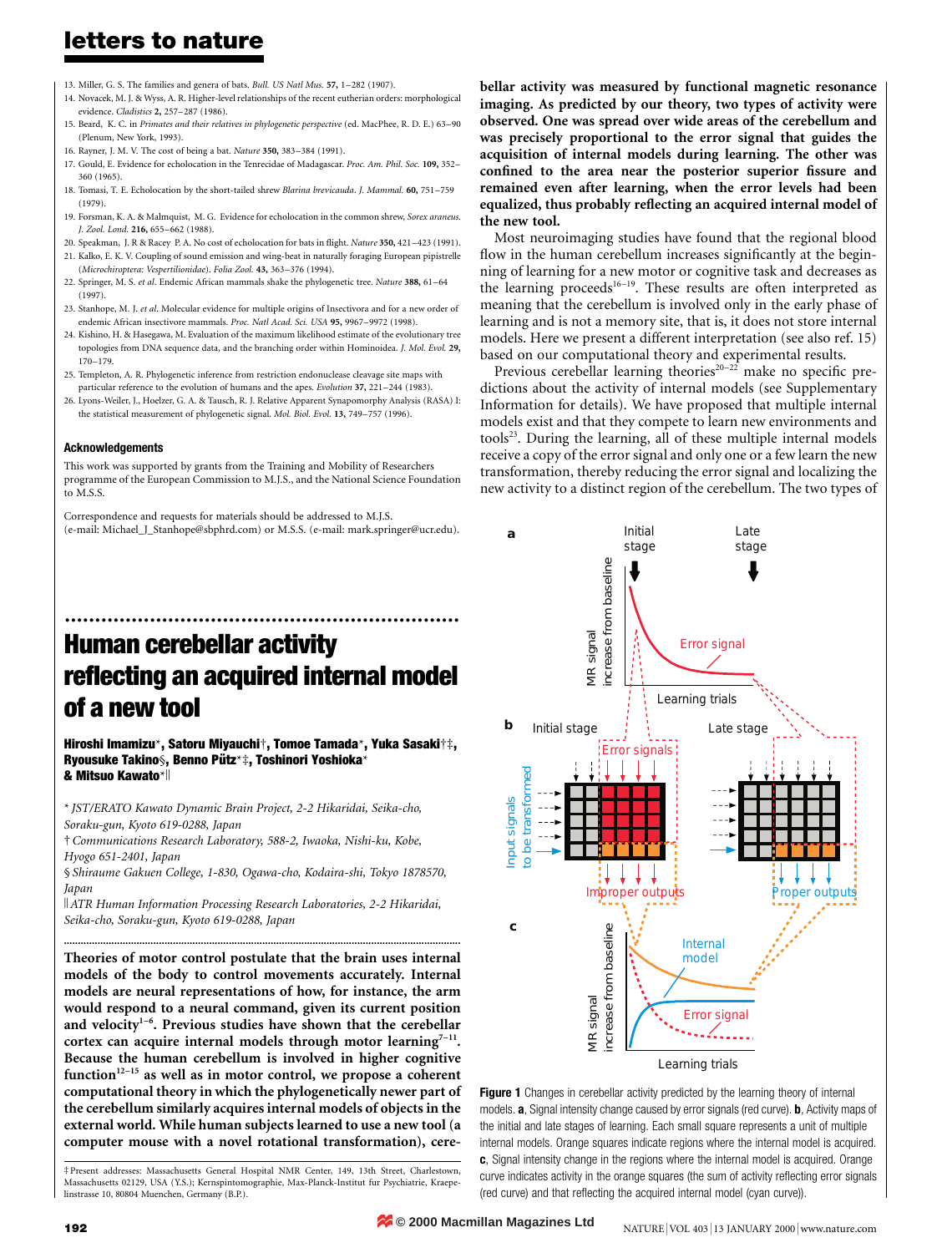cerebellar activity representing the error signals and the internal model are predicted to occur in specific spatio-temporal patterns (Fig. 1). Large error signals are fed into broad regions for all possible internal model candidates at the initial learning stage (red and orange in Fig. 1b). Because the subject's performance improves and the error signals decrease with learning, activity reflecting the error signals also decreases with learning (Fig. 1a). This prediction agrees with previous imaging data. However, signals representing the acquired internal model must increase (cyan curve in Fig. 1c) and remain even at the late stages of learning only in the limited region (orange in Fig. 1b). This region contains a group of the most accurate internal models. Even in this region, total activity is expected to decrease (orange curve in Fig. 1c) because the observed activity is the sum of the error signal (broken red curve) and the internal model (cyan curve). However, significant activity must remain even after the learning is complete. In our interpretation, the activity reflecting the learned model is smeared by the strong activity reflecting the error signal and, therefore, was not detected in previous imaging studies. In our present study, however, we found internal model activity by equalizing the errors under the baseline condition to those under the test condition. Furthermore, the time course of the internal-model activity (cyan curve in Fig. 1c) was estimated by subtracting the error signal activity (red curve) from the total activity (orange curve).

The task for the subjects was to manipulate a computer mouse so that the corresponding cursor followed a randomly moving target on a screen (Fig. 2a; a tracking task). Seven subjects performed the task for eleven sessions (training sessions). We used functional magnetic resonance imaging (fMRI) to scan the cerebellum in the odd-numbered sessions. Each session lasted 9 min and 23 s and comprised eight alternating blocks of test and baseline periods. During the test periods, the cursor appeared in a position rotated 120° around the centre of the screen to necessitate subject learning (novel mouse); during the baseline periods, it was not rotated (ordinary mouse). In the first session (Fig. 2b), large regions near the posterior superior fissure in the lateral cerebellum were significantly more active during the test periods than the baseline periods (correlation coefficient  $(CC) > 0.3$ ); in the last session (Fig. 2c), only restricted subregions were activated. We confirmed that this activity cannot be attributed to larger hand movements (Fig. 2d) or larger eye movements in the test than in the baseline periods by showing that hand-movement or eye-movement activity is different from the activity shown in Fig. 2b and c (see also Supplementary Information).



Figure 2 Visuomotor learning task and cerebellar activity. a, Rule for changing the relationship between mouse and cursor positions. A cross cursor coloured red or green appears on the screen in the test periods or baseline periods, respectively. The open circles indicate the centres of the screen and the hand space. **b**, Cerebellar activity of a typical subject in the first training session. The colour-coded regions were significantly activated in the test periods ( $CC > 0.3$ ). The broken lines indicate the posterior superior fissure.  $\mathbf c$ , Cerebellar activity of the same subject in the last training session.  $\mathbf d$ , Regions that were more active during the tracking task (cursor position was not rotated) than during the task of pursuing the moving target with the eyes but without hand/mouse movements. These active regions are apparently different from those in **b** and **c** and are located in the superior anterior and inferior anterior parts of the cerebellum on the right side, ipsilateral to the hand that was performing the task.





approximately the same as slice 2 in Fig. 2.  $\mathbf{b}$ , The activity that remained when the tracking error was equalized. Top, tracking error (mean  $\pm$  s.d.) in the error-equalized session. n.s.: not significant ( $F(1, 6) = 4.52$ ). Bottom, activation map.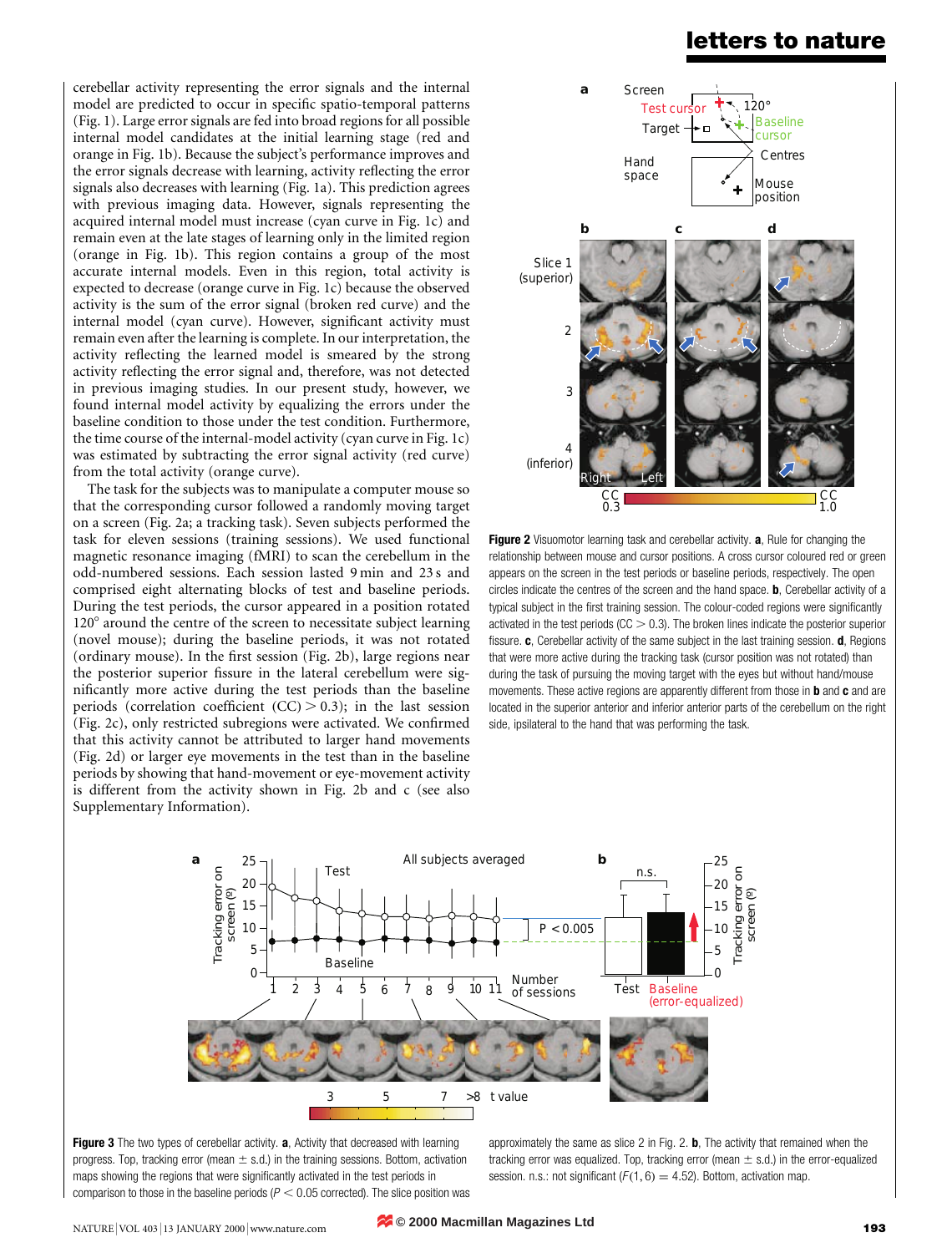The subjects' performances were measured by tracking errors (the distance between the cursor and the target; see Methods). The errors in the test periods decreased significantly as the number of sessions increased, whereas the errors in the baseline periods were constant (upper panel in Fig. 3a). A repeated-measures analysis of variance (ANOVA) on the errors indicated a significant effect of the sessions in the test periods  $(F(10, 60) = 10.60, P \le 0.001)$  but no significant effect in the baseline periods  $(F(10, 60) = 0.67)$ . Activation maps  $(P < 0.05$ , corrected for multiple comparisons) derived from data across all subjects (Fig. 3a) indicated that the activity in the lateral cerebellum became smaller as learning progressed (see Methods).

The learning during the test periods was sufficient for there to be no significant difference in the tracking error between any pairs of the last three sessions according to the *post hoc* test (at  $P < 0.001$ ) level by Tukey's honestly significant difference method). Thus, the cerebellar activation observed in the late stage of learning should include the activity of the acquired internal model. However, we cannot conclude that the activation solely reflects the internal model because the test error was close to, but significantly larger



Figure 4 Cerebellar activity related to error signals and activity related to the acquired internal model. a, Activity change (red circles) in the red and orange regions in **b** in comparison to the decrease in tracking error (black circles). Each curve indicates the exponential function fitted to the circles. **, Activity in the red and orange regions was** significantly ( $P < 0.05$ ) correlated with the tracking error in the training sessions. Activity in the blue and orange regions was correlated with a step function representing the internal-model activity in the error-equalized session. **c**, Activity change in the blue and orange regions (blue circle filled by orange). The cyan circle indicates the subtraction of the activity in the red region from that in the blue and orange regions. The black circles and solid curve indicate the tracking error increase (as in a). The red broken curve is a duplication of the red curve in **a**.

than, the baseline error (for example,  $F(1, 6) = 28.52$ ,  $P < 0.005$  on the error in the last training session across all subjects). That is, the activation may partly reflect error signals.

To evaluate this possibility, all of the subjects underwent an `error-equalized' experiment: the target velocity in the baseline periods was increased so that the baseline error was equal to the test error. Here, we used the linear relationship between error and target velocity (see Methods). As result, there was no significant difference between the test and the baseline errors (Fig. 3b, top). However, regions near the posterior superior fissure were significantly more active during the test periods than during the baseline periods (Fig. 3b, bottom). This activity cannot be related to the tracking error. Moreover, the amount of mouse movement (measured by the cursor trajectory length) and the target velocity in the baseline periods were significantly larger than those in the test periods  $(F(1, 6) = 38.16, P < 0.001$ , on average 2.38-fold, and  $F(1, 6) = 156.63, P < 0.001$ , on average 2.71-fold, respectively). All of the subjects reported that more effort and attention were needed in the baseline periods than in the test periods. Thus, the significant activity increase in the test period cannot be attributed to the mouse/hand movements, the visual target velocity, attention or effort. The most plausible explanation is that the remaining activity in Fig. 3b reflects the acquired internal models, whereas the decrease in activity as learning progresses (Fig. 3a) may largely reflect the error signals.

To strengthen the above conclusion quantitatively, we examined the time courses of gross signal intensity during all sessions averaged over two regions of interest. First, the error-related region (red and orange in Fig. 4b) was defined as voxels whose signal intensity during all the training sessions was significantly and positively correlated with the tracking error (that is, the estimated regression coefficient was significantly larger than zero,  $t(5276) > 2.33$ ,  $P < 0.05$  corrected). Second, the internal-model-related region (blue and orange in Fig. 4b) was defined as voxels whose signal intensity during the error-equalized session was significantly and positively correlated with the explanatory variable which takes 1 in the test period scans and 0 in the baseline period scans, and thus represents internal-model activity ( $t(874) > 2.33$ ,  $P < 0.05$  corrected). Orange voxels were correlated with both the tracking error and the internal model activity. The error-related region is widely spread over the lateral cerebellum, whereas the internal model seems to be acquired only in the restricted subregions.

The relative activity in the red and orange regions (per cent of mean signal increase from the baseline periods, all subjects averaged) decreased as the session number increased (red curve in Fig. 4a) and was highly correlated with the tracking error (per cent of increase from the baseline) indicated by the black curve  $(r^2 = 0.82$  for all sessions,  $F(1, 5) = 22.87$ ,  $P < 0.005$ ). In contrast, the activity in the blue and orange regions did not markedly decrease (orange curve in Fig. 4c), and its correlation with the error was low ( $r^2 = 0.25$ ,  $F(1, 5) = 1.68$ ). The signal increase in the blue and orange regions was significantly larger than that in the red and orange regions ( $F(1, 6) = 7.38$ ,  $P < 0.05$ ). These data indicate that the activity in the blue and orange regions may include components that cannot be explained solely by the error. The cyan curve in Fig. 4c shows the subtraction of the red curve from the orange curve, and represents the internal model activity according to our theory. This activity increased at the initial phase of learning and remained high even in the late learning stage where the error was equalized (Fig. 4c, right).

The acquired internal models in these experiments are expected to represent the altered relationship between the cursor movement and the mouse movement (forward and/or inverse kinematics models of the novel tool). We believe that these internal models were stored in different regions from those for an ordinary mouse, as no significant activity was observed near the posterior superior fissure when the subjects used an ordinary mouse in the test periods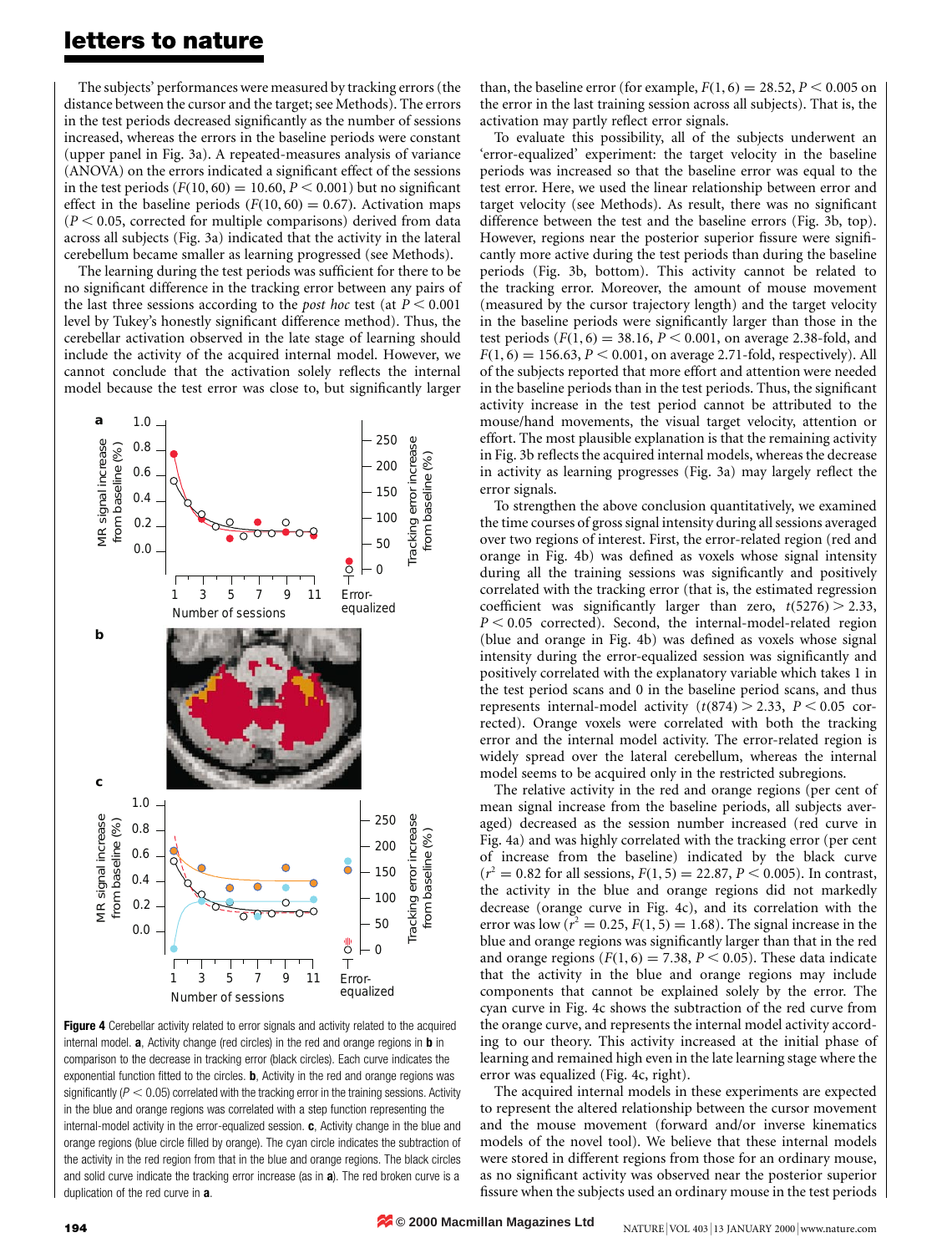and pursued the moving target with the eyes but without hand/ mouse movements in the baseline periods (see Fig. 2d and Supplementary Information). According to an electrophysiological study in monkeys<sup>24</sup>, regions near this fissure receive parallel fibre inputs from the premotor and parietal association cortex, and are thus suitable to represent kinematic models of tools. The bilateral activity (see ref. 25 for related bilateral activity) may indicate that activated regions acquire internal models for cognitive function independent of the ipsilateral correspondence between the motor apparatus and the cerebellum. Whereas previous neurophysiological experiments indicated that internal models for the motor apparatus are present in phylogenetically older parts of the cerebellum (such as the ventral paraflocculus, vermis and intermediate parts) $8-11$ , internal models of objects and tools in the external world seem to reside in newer parts. We further speculate that the cerebellum assists information processing in cerebral areas by providing general internal models of extended controlled objects in the external world such as concepts, symbols and languages.  $\Box$ 

#### Methods

#### Task

The subjects moved a computer mouse (PocketEgg, Elecom) using the right hand while lying in an MRI scanner. Head movements were restrained by a bite bar. They used a tilted mirror to view a rear-projection screen outside the scanner. A colour projector (VPH-1272OJ LCD; Sony) controlled by a computer (PC-9821 AP2; NEC) displayed the target and the cursor on the screen. During the tracking task, a small white square target was presented on a dark background. The  $x$  and  $y$  components of the target path were each sums of sinusoids whose amplitude and frequency were pseudorandomly determined. The subjects moved a small cross-hair cursor on the screen with the mouse. The cursor position was sampled at 60 Hz. The distance between the cursor and the target at each sampling point was accumulated over 4.4 s (tracking error).

#### Subjects

Ten neurologically normal subjects  $(20-34$  years of age; five females and five males) participated in the experiments. Each participant gave informed written consent. Seven of the subjects (five right-handed and two left-handed<sup>26</sup>) underwent the training sessions and the error-equalized experiment. The other three subjects (two right-handed and one lefthanded) underwent the training sessions and control experiments. In the control experiments, we confirmed that the activity observed in the above seven subjects could not be attributed to differences in hand or eye movements (see Fig. 2d and Supplementary Information).

#### MRI acquisition

A 1.5-T MRI scanner (Magnetom Vision; Siemens) was used to obtain blood oxygen leveldependent contrast functional images. Images weighted with the apparent transverse relaxation time (  $T_2^{\star}$  ) were obtained with an echo-planar imaging sequence (repetition time (TR) 4.4 s, echo time (TE) 66 ms, flip angle (FA  $90^\circ$ , field of view (FoV) 240 mm  $\times$  240 mm, matrix size 128  $\times$  128). We selected ten axial slices (thickness 7 mm, slice gap 0.21 mm) encompassing the cerebellum. We scanned 128 functional images for each slice during one session. Anatomical images for these slices were obtained with a  $T_1$ weighted sequence (TR 350 ms, TE 6 ms, FA 90 $^{\circ}$ , FoV 240 mm  $\times$  240 mm, matrix size  $256 \times 256$ .

#### MRI analysis

Motion artefacts in all functional images were removed by using Automated Image Registration (AIR) version 3.0 (ref. 27). We used two approaches to analyse the functional images: a correlation analysis on a pixel-by-pixel basis<sup>28</sup> and an analysis based on the general linear model as implemented in SPM99b (Wellcome Department of Cognitive Neurology). Details of the correlation analysis have been reported in ref. 29. To analyse group data, functional images of each subject's cerebellum were stereotactically transformed to a standard template in SPM, and were smoothed with a gaussian kernel 4 mm full width at half maximum (FWHM). In the activation analyses shown in Fig. 3, condition-specific effects were estimated with the linear model with a boxcar wave form. Areas of significant change in brain activity were specified by linear contrasts of the condition-specific effects and determined using the t-statistics (SPM{t}). Results were thresholded at t-value 2.33. In assessing the statistical significance of each cluster, we corrected for multiple comparisons based on random gaussian field theory in terms of spatial extent and/or peak height ( $P < 0.05$ ). Voxel time series were temporally smoothed with a gaussian filter (FWHM of 4 s). We used the effective degree of freedom adjusted for analysis of fMRI time-series<sup>30</sup>. In the activation analyses shown in Fig. 4b, the explanatory variable of main interest was either the tracking error or the internal model activity.

#### Equalization of the tracking error according to the relationship between the error and the target velocity

The subjects performed the tracking task under various target velocities for about 15 min. The cursor position was not rotated during this task. The averaged target velocity

 $(21.30^{\circ} s^{-1})$  used in the training sessions was multiplied by a value ranging from 1.0 to 5.0 at intervals of 0.2. Therefore, the target moved at 21 different averaged velocities in random order. Then, the relationship was estimated linearly by the least-squares method. The effect of the velocity on the error was significant ( $r^2 > 0.70$ ,  $F(1, 19) > 45.27$ ,  $P < 0.0001$ ) for each subject. When the cerebellar activity was scanned, the target velocity

was increased in the baseline period using this relationship, so that the baseline error was equal to the mean error in the preceding test period.

#### Received 12 July; accepted 14 October 1999.

- 1. Kawato, M., Furukawa, K. & Suzuki, R. A hierarchical neural-network model for control and learning of voluntary movement. Biol. Cybern. 57, 169-185 (1987).
- 2. Lackner, J. R. & Dizio, P. Rapid adaptation to Coriolis force perturbations of arm trajectory. J. Neurophysiol. 72, 299-313 (1994).
- 3. Shadmehr, R. & Mussa-Ivaldi, F. A. Adaptive representation of dynamics during learning of a motor task. J. Neurosci. 14, 3208-3224 (1994).
- 4. Wolpert, D. M., Ghahramani, Z. & Jordan, M. I. An internal model for sensorimotor integration. Science 269, 1880-1882 (1995).
- 5. Imamizu, H., Uno, Y. & Kawato, M. Internal representations of the motor apparatus: implications from generalization in visuomotor learning. J. Exp. Psychol. Hum. Percept. Perform. 21, 1174-1198 (1995).
- 6. Gomi, H. & Kawato, M. Equilibrium-point control hypothesis examined by measured arm stiffness during multijoint movement. Science 272, 117-120 (1996).
- 7. Kawato, M. & Gomi, H. A computational model of four regions of the cerebellum based on feedbackerror learning. Biol. Cybern. 68, 95-103 (1992).
- 8. Shidara, M., Kawano, K., Gomi, H. & Kawato, M. Inverse-dynamics model of eye movement control by Purkinje cells in the cerebellum. Nature 365, 50-52 (1993).
- 9. Gomi, H. et al. Temporal firing patterns of Purkinje cells in the cerebellar ventral paraflocculus during ocular following responses in monkeys I. Simple spikes. J. Neurophysiol. 80, 818-831 (1998).
- 10. Kobayashi, Y. et al. Temporal firing patterns of Purkinje cells in the cerebellar ventral paraflocculus during ocular following responses in monkeys II. Complex spikes. J. Neurophysiol. 80, 832-848 (1998).
- 11. Kitazawa, S., Kimura, T. & Yin, P. B. Cerebellar complex spikes encode both destinations and errors in arm movements. Nature 392, 494-497 (1998).
- 12. Raichle, M. E. et al. Practice-related changes in human brain functional anatomy during nonmotor learning. Cereb. Cortex 4, 8-26 (1994).
- 13. Kim, S. G., Ugurbil, K. & Strick, P. L. Activation of a cerebellar output nucleus during cognitive processing. Science 265, 949-951 (1994).
- 14. Allen, G., Buxton, R. B., Wong, E. C. & Courchesne, E. Attentional activation of the cerebellum independent of motor involvement. Science 275, 1940-1943 (1997).
- 15. Thach, W. T. On the specific role of the cerebellum in motor learning and cognition: Clues from PET activation and lesion studies in man. Behav. Brain Sci. 19, 411-431 (1996).
- 16. Friston, K. J., Frith, C. D., Passingham, R. E., Liddle, P. F. & Frackowiak, R. S. Motor practice and neurophysiological adaptation in the cerebellum: a positron tomography study. Proc. R. Soc. Lond. B Biol. Sci. 248, 223-228 (1992).
- 17. Grafton, S. T., Woods, R. P. & Tyszka, M. Functional imaging of procedural motor learning: relating cerebral blood flow with individual subject performance. Hum. Brain Mapp. 1, 221-234 (1994).
- 18. Seitz, R. J. et al. Successive roles of the cerebellum and premotor cortices in trajectorial learning. NeuroReport 5, 2541-2544 (1994).
- 19. Flament, D., Ellermann, J. M., Kim, S. G., Ugurbil, K. & Ebner, T. J. Functional magnetic resonance imaging of cerebellar activation during the learning of a visuomotor dissociation task. Hum. Brain Mapp. 4, 210-226 (1996).
- 20. Marr, D. A theory of cerebellar cortex. J. Physiol. (Lond.) 202, 437-470 (1969).
- 21. Albus, J. S. A theory of cerebellar function. Math. Biosci. 10, 25-61 (1971). 22. Ito, M. Cerebellar control of the vestibulo-ocular reflex—around the flocculus hypothesis. Annu. Rev.
- Neurosci. 5, 275-296 (1982). 23. Wolpert, D. M. & Kawato, M. Multiple paired forward and inverse models for motor control. Neural
- Netw. 11, 1317-1329 (1998). 24. Sasaki, K. et al. Mossy fibre and climbing fibre responses produced in the cerebellar cortex by stimulation of the cerebral cortex in monkeys. Exp. Brain Res. 29, 419-428 (1977).
- 25. Roland, P. E., Eriksson, L., Widen, L. & Stone-Elander, S. Changes in regional cerebral oxidative
- metabolism induced by tactile learning and recognition in man. Eur. J. Neurosci. 1, 3-18 (1988). 26. Oldfield, R. C. The assessment and analysis of handedness: the Edinburgh inventory. Neuropsychologia 9, 97±113 (1971).
- 27. Woods, R. P., Grafton, S. T., Holmes, C. J., Cherry, S. R. & Mazziotta, J. C. Automated image registration: I. General methods and intrasubject, intramodality validation. J. Comput. Assist. Tomogr. 22, 139±152 (1998).
- 28. Bandettini, P. A., Jesmanowicz, A., Wong, E. C. & Hyde, J. S. Processing strategies for time-course data sets in functional MRI of the human brain. Magn. Reson. Med. 30, 161-173 (1993).
- 29. Tamada, T., Miyauchi, S., Imamizu, H., Yoshioka, T. & Kawato, M. Cerebro-cerebellar functional connectivity revealed by the laterality index in tool-use learning. NeuroReport 10, 325-331 (1999).
- 30. Worsley, K. J. & Friston, K. J. Analysis of fMRI time-series revisited—again. Neuroimage 2, 173-181 (1995).

Supplementary information is available on Nature's World-Wide Web site (http:// www.nature.com) or as paper copy from the London editorial offices of Nature.

#### Acknowledgements

We thank D. Wolpert, C. Miall, M. Honda, K. Sakai and S. Kitazawa for comments on the manuscript. Supported by Human Frontier Science Projects, and Special Coordination Fund to Brain Science.

Correspondence and requests for materials should be addressed to H.I. (e-mail: imamizu@erato.atr.co.jp).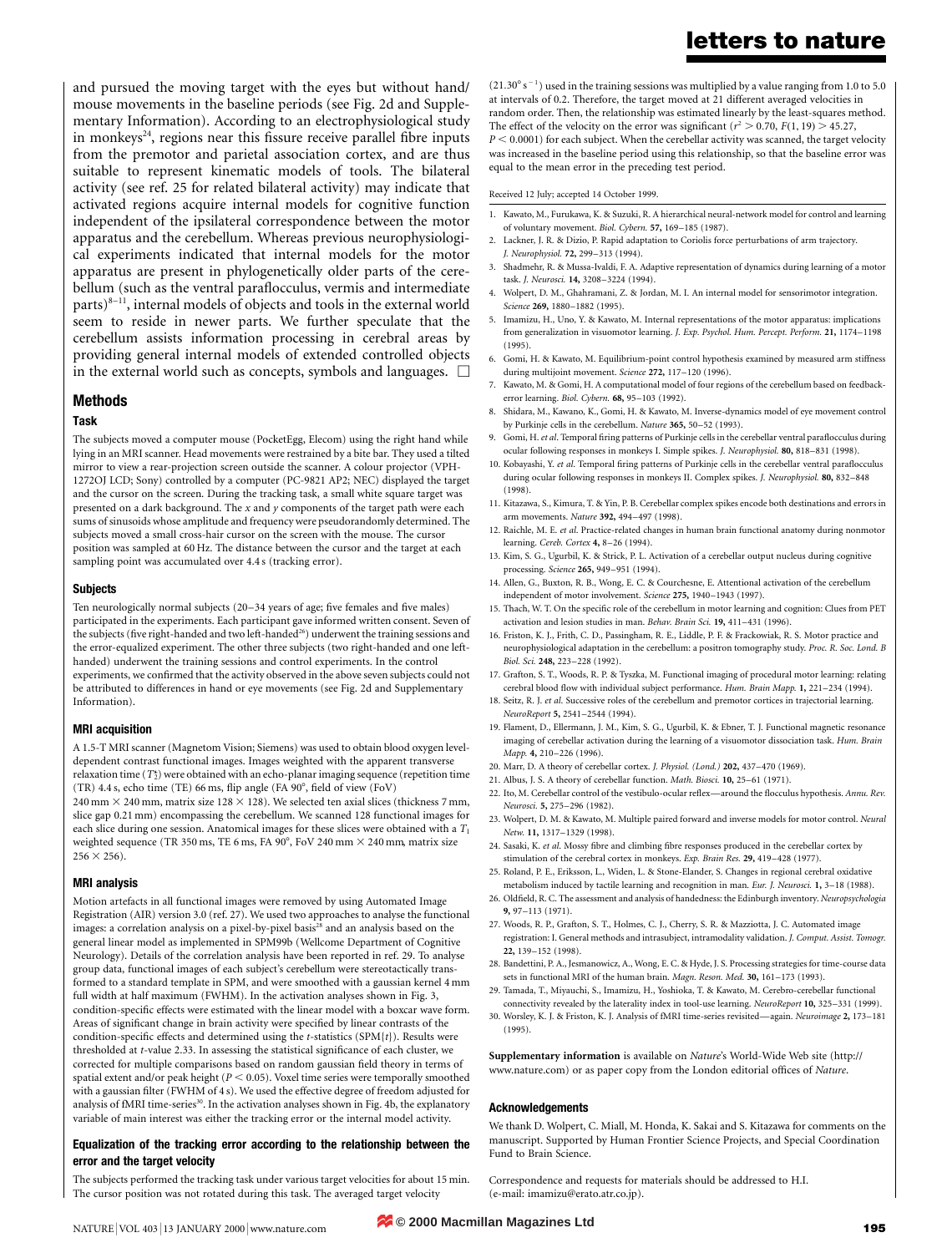### **news and views**



Figure 2 **Fish braincases in lateral view, showing the eyestalk, or its base or site of attachment (all marked as E; see also Fig. 2 on page 186). The eyestalk is a diagnostic feature that was thought to be unique to chondrichthyans and placoderms, but is evident in Basden and colleagues' fish<sup>1</sup> .** a, *Chlamydoselachus* **(chondrichthyan), a recent shark<sup>5</sup> .** b, *Jagorina***, a placoderm<sup>6</sup> .** c, *Brindabellaspis***, a placoderm<sup>1</sup> . O, the opening for the optic nerve.**

matching the condition in *Jagorina*. So there is no doubt that AMF101607 had an eyestalk. In consequence, eyestalks can no longer be considered to be unique to chondrichthyans and placoderms.

This is not a trivial point. Changing knowledge about the distribution of key characteristics often radically alters our understanding of the evolutionary relationships of their bearers. Take feathers, for example — as soon as it was found that theropod dinosaurs possessed them, feathers could no longer be regarded as unique to birds. The revelation that the new fish from Australia had an eyestalk has similar significance (if less public appeal).

Based on the cranial features of AMF-101607 and of examples of other groups in the evolutionary tree constructed by Zhu *et al*. 2 , and using a computer program called PAUP, Basden *et al.*produced several alternative positions of their fish and *Psarolepis* in the tree (see Fig. 3 on page 187). Their preference is for one with the new form at the base of the bony fishes and *Psarolepis* at the base of the lobe-finned fishes.

Uncertainty about the positions of the two forms in Basden and colleagues' tree arises mainly from insufficient information. Specimen AMF101607 is very similar to the two Late Devonian ray-finned fishes, so we ought to compare them more thoroughly. The eyestalk-attachment area in AMF-101607 seems to occupy exactly the same position as the opening for the optic nerve in *Mimia* and *Moythomasia* (and is almost the same shape and size), so it could be that these fishes also had an eyestalk. Comparison of the new form with *Mimia* and *Moythomasia* will help to identify the closest relative of bony fishes, and may even tell us something about the evolution of jawed vertebrates as a whole.

Other new knowledge also has to be taken into account. The characters previously held to be unique to osteichthyans have recently been identified in a chondrichthyan from Bolivia<sup>8</sup>, and a molecular study places the cartilaginous fishes within the bony-fish evolutionary tree 9 . All of these developments challenge our understanding of the relationships among the major groups of primitive back-boned animals and demand a profound change of conventional wisdom. The new form reported by Basden *et al*. is a

welcome addition to the list of candidates for the position of 'ancestor' of the bony fishes. But whether it will be elected remains to be seen.

*Meemann Chang is at the Institute of Vertebrate Paleontology and Paleoanthropology, PO Box 643, 100044 Beijing, China.*

#### *e-mail zhangmm@public.bta.net.cn*

- 1. Basden, A. M., Young, G. C., Coates, M. I. & Ritchie, A. *Nature* **403,** 185–188 (2000).
- 2. Zhu, M., Yu, X. & Janvier, P. *Nature* **397,** 607–610 (1999).
- 3. Yu, X. *J. Vert. Paleontol*. **18,** 261–274 (1998).
- 4. Gardiner, B. G. *Bull. Brit. Mus. Nat. Hist. (Geol.)* **37,** 173–428 (1984).
- 5. Allis, E. P. *Acta Zool.* **4,** 123–221 (1923).
- 6. Stensiö, E. in *Traité de Paléontologie* IV, Vol. 2 (ed. Piveteau, J.) 71–692 (Masson, Paris, 1969).
- 7. Young, G. *Palaeontolgraphica* **167A,** 10–76 (1980).
- 8. Janvier, P. *Trends Ecol. Evol.* **14,** 298–299 (1999).
- 9. Rasmussen, A.-S. & Arnason, U. *J. Mol. Evol*. **48,** 118–123 (1999).

## **Neurobiology Internal model visualized**

Masao Ito

ow can we instantly recognize a familiar object? Probably because, in the brain, we already have a model of that object which is activated through vision. ow can we instantly recognize a familiar object? Probably because, in the brain, we already have a model of that Similarly, we can quickly comprehend what we hear because the brain is likely to contain a model representing the meanings of the sounds we encounter. And we can probably carry out complex movements so easily and accurately because the cerebellum provides a model of what is to be moved. Such internal models provide an attractive explanation for the brain's subtle cognitive and control mechanisms, but there has been no way to investigate them experimentally. Now, however, on page 192 of this issue, Imamizu *et al*. <sup>1</sup> report a set of brain-imaging data that

provide the first evidence for such a model being formed in the cerebellum.

The basis of the work done by Imamizu *et al.* is the unique theory<sup>2</sup> of the adaptivecontrol system with two degrees of freedom (Fig. 1). It works like this. When we move a hand, a desirable movement worked out somewhere in the brain is conveyed as an instruction to the motor area and its related regions in the cerebral cortex. These areas in turn generate command signals, which act on the hand/arm system to carry out the movement. Information about the realized movement is conveyed through the visual system back to the motor and related areas, and compared with the movement received as an instruction. This feedback ensures that



Figure 1 **Block diagram of the two degrees of freedom adaptive-control system with feedback-error learning mechanism. This system combines a feedback control by the cerebral cortex and a feedforward control by the cerebellum. The cerebral cortex compares the instructed, desired movement with a realized movement by sensory feedback, whereas the cerebellum receives only the instruction. To realize a desired movement without feedback of the realized movement, the cerebellum needs to form an inverse model of the hand/arm system, as visualized by Imamizu** *et al***. 1 using brain-imaging data. (Modified from ref. 2.)**